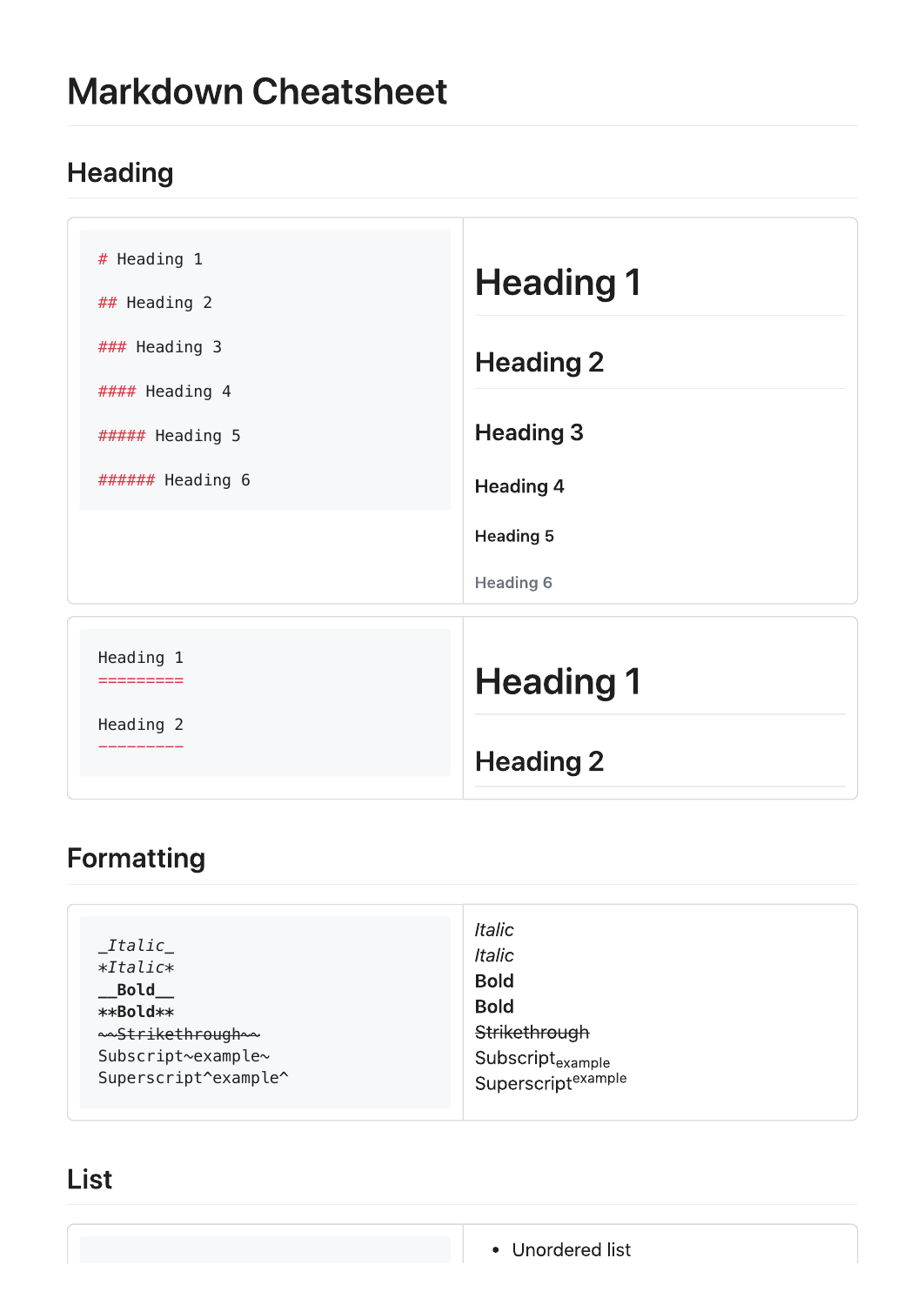

#### **Task**

| + [ ] Unchecked task                                                  | $\Box$ Unchecked task<br><b>V</b> Checked task |
|-----------------------------------------------------------------------|------------------------------------------------|
| $*$ [x] Checked task<br>- [ ] Nested<br>- [x] Checked<br>$-$ [ ] Task | <b>Nested</b><br><b>V</b> Checked<br>Task      |

### Link

| $[Link]$ (notable.md)<br>[Link reference] [1]<br>$[1]$ : notable.md           | Link<br>Link reference        |
|-------------------------------------------------------------------------------|-------------------------------|
| [Link](notable.md "Title")<br>[Link reference] [1]<br>[1]: notable.md "Title" | <b>Link</b><br>Link reference |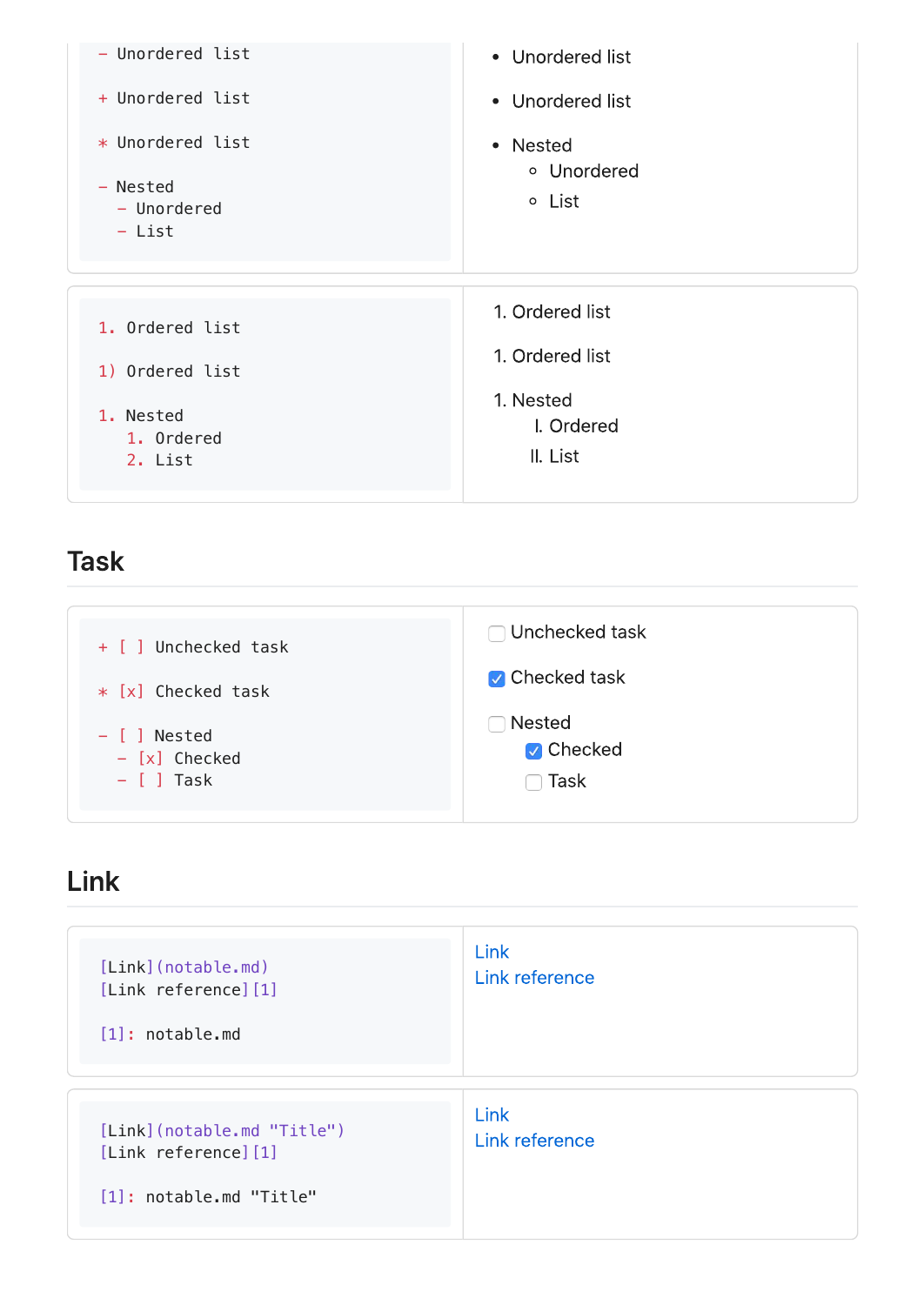#### **Auto-linking**

https://notable.md <https://notable.md> fabio@notable.md <fabio@notable.md>

https://notable.md https://notable.md fabio@notable.md fabio@notable.md

#### Image

![Image] (https://notable.md/favicon.ico) ![Image reference][1] [![Image reference + Link][1]][1]

[1]: https://notable.md/favicon.ico



#### **Footnote**

| Numeric [^1]<br>Alphanumeric [^fn]<br>Inline ^[Inline content] | Numeric <sup>[1]</sup><br>Alphanumeric <sup>[2]</sup><br>Inline $[3]$ |
|----------------------------------------------------------------|-----------------------------------------------------------------------|
| [^1]: Numeric content<br>[^fn]: Alphanumeric content           | 1. Numeric content $\leftrightarrow$                                  |
|                                                                | 2. Alphanumeric content $\leftrightarrow$                             |
|                                                                | 3. Inline content $\leftrightarrow$                                   |

# Quotation

| > Quotation          | Quotation        |
|----------------------|------------------|
| > > Nested quotation | Nested quotation |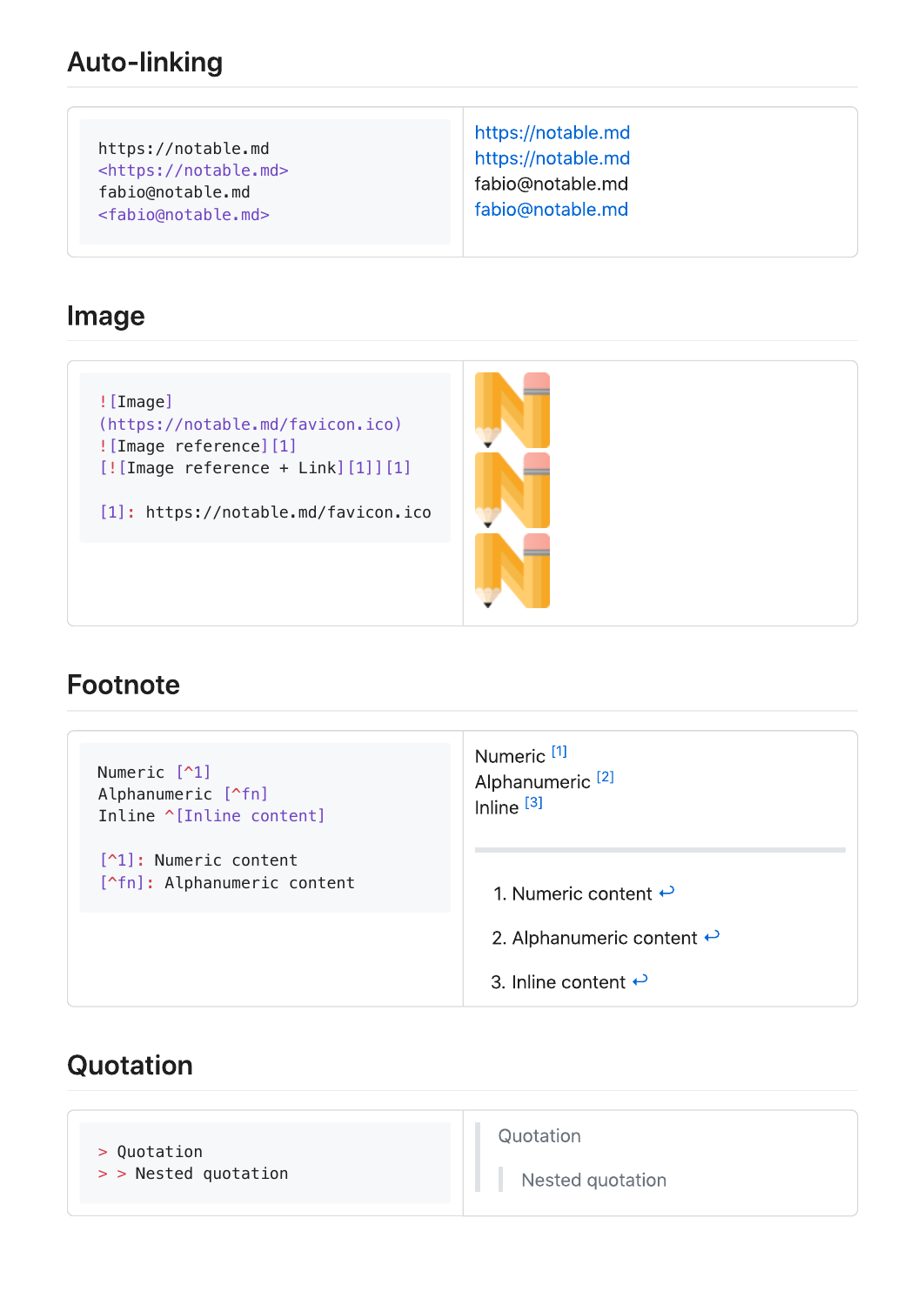### Code

| 'Inline code'                                     | Inline code                |
|---------------------------------------------------|----------------------------|
| "2" inline code"                                  | 2' inline code             |
| ""3" inline code""                                | 3 <sup>'</sup> inline code |
| Unfenced code block                               | Unfenced code block        |
| $\mathbf{v}$ and $\mathbf{v}$                     |                            |
| Fenced code block<br>$\mathbf{v}$ $\mathbf{v}$    | Fenced code block          |
|                                                   |                            |
| $\sim\sim$<br>Fenced code block<br>$\sim\sim\sim$ | Fenced code block          |
|                                                   |                            |
| $\cdots$ js<br>// Fenced JS code block<br>N/N     | // Fenced JS code block    |
|                                                   |                            |

### **Table**

| #### Regular                                         | Regular       |           |           |
|------------------------------------------------------|---------------|-----------|-----------|
| Tables   Are   Great                                 | <b>Tables</b> | Are       | Great     |
| $ \cdot $ $ \cdot $ $ \cdot $                        |               | $\bullet$ | $\bullet$ |
| #### Aligned                                         |               | $\bullet$ | $\bullet$ |
| Left   Center   Right  <br>│ :−−− │ :−−−−: │ -−−−: │ | Aligned       |           |           |
|                                                      | Left          | Center    | Right     |
|                                                      |               | $\bullet$ | $\bullet$ |

# Separator

| $- - - -$ |  |
|-----------|--|
|           |  |
| $***$     |  |
|           |  |
|           |  |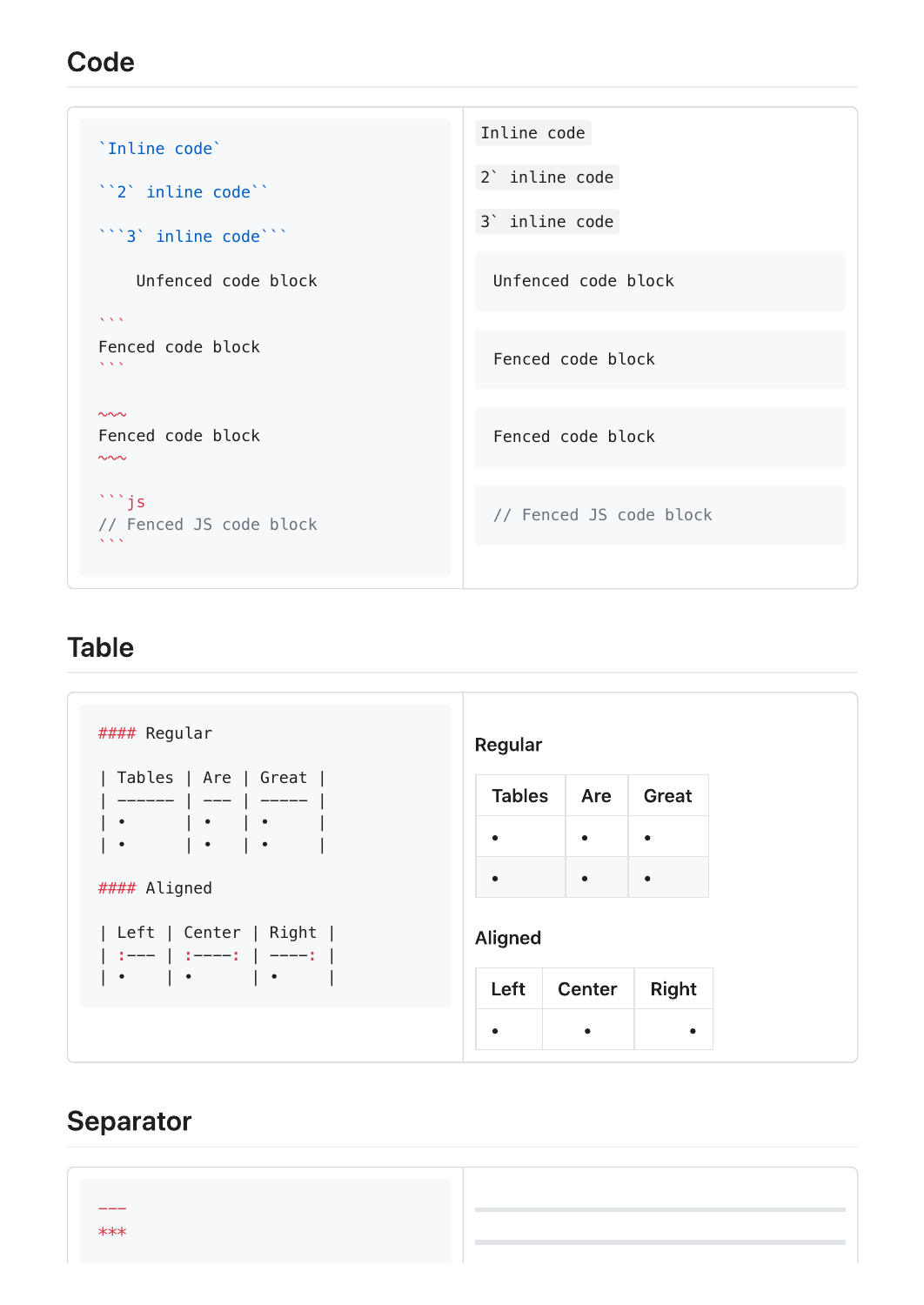# Emoji

All emojis supported by GitHub are supported, you can find a list of them under  $He1p \rightarrow$ View Emojis



# **KaTeX**

KaTeX implements a subset of the LaTeX language, which is used for writing mathematical expressions among other things, read more about them here and here.

```
#### Inline
                                                                                 Inline
\frac{1}{2} \frac{1}{2} \frac{1}{2} \frac{1}{2} \frac{1}{2} \frac{1}{2} \frac{1}{2} \frac{1}{2} \frac{1}{2} \frac{1}{2} \frac{1}{2} \frac{1}{2} \frac{1}{2} \frac{1}{2} \frac{1}{2} \frac{1}{2} \frac{1}{2} \frac{1}{2} \frac{1}{2} \frac{1}{2} \frac{1}{2} \frac{1}{2} e^{i\pi}+1=0#### Block
                                                                                 Block
$e^{4}\pi + 1 = 0$$
                                                                                                              e^{i\pi}+1=0#### Multi-line Block
                                                                                 Multi-line Block
$$
\begin{pmatrix}
                                                                                                             f(α)
                                                                                                                                b
     f(\alpha) & b \wedge\left(f(\beta)a
      a \& f(\beta)
\end{pmatrix}
                                                                                 Code Block
$$
                                                                                                              e^{i\pi}+1=0#### Code Block
```katex
e^{\Lambda}{i\pi} + 1 = 0
\ddot{\phantom{a}}
```
# **MhChem**

MhChem is a LaTeX language extension supported by KaTeX, it is used for writing chemical expressions, read its documentation here.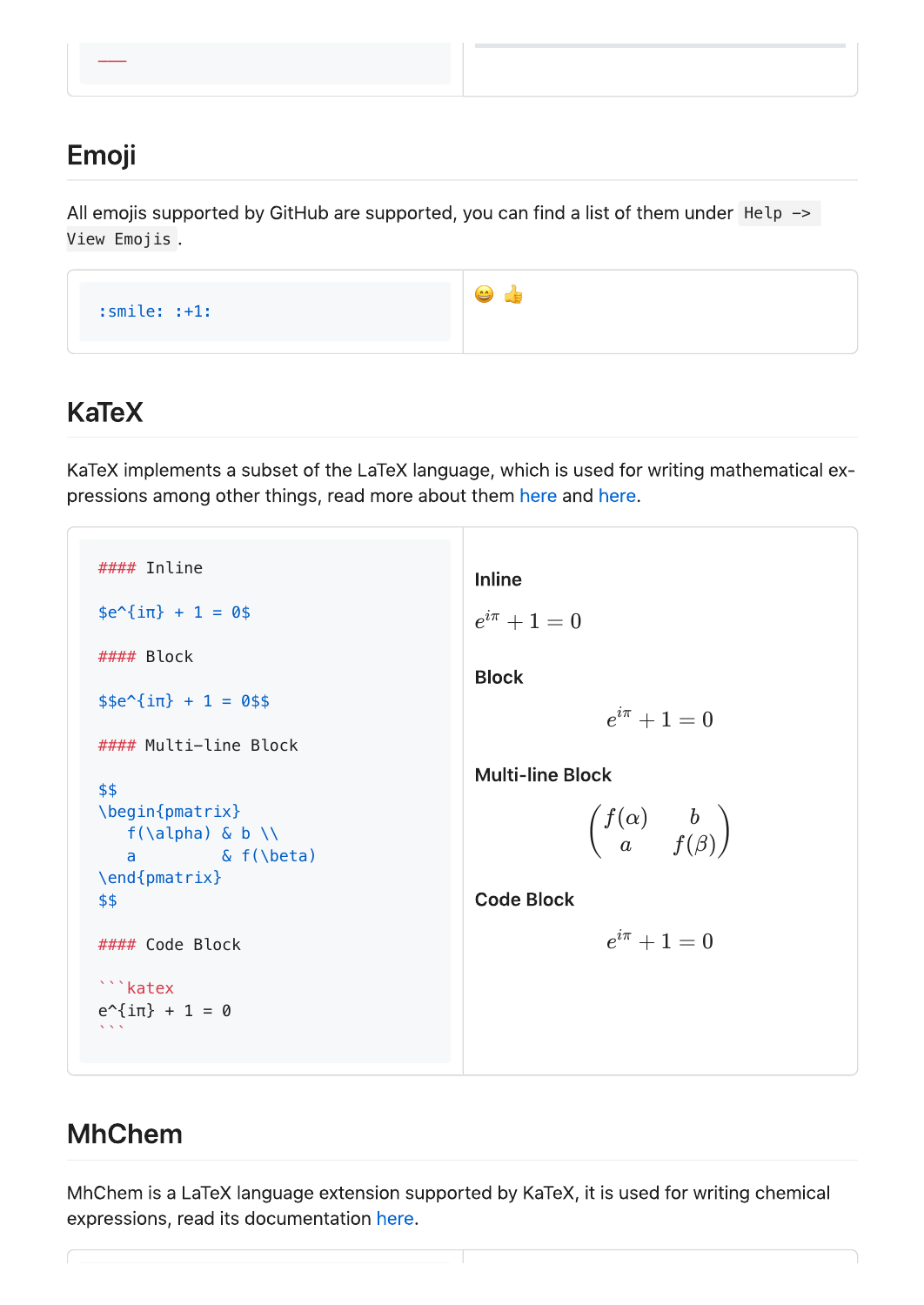| #### Inline                | <b>Inline</b> |
|----------------------------|---------------|
| $\frac{2}{2}$ \ce{ H20 }\$ | $H_2O$        |
|                            | <b>Block</b>  |
| #### Block                 |               |
| $$$ \ce{ H20 }\$\$         | $H_2O$        |

#### **AsciiMath**

AsciiMath is a language for writing mathematical expressions using only ASCII characters, read its documentation here.

#### Inline **Inline**  $\&e = mc^2 2\&$  $e = mc^2$ #### Block **Block**  $&6e = mc^2 266$  $e = mc^2$ #### Code Block **Code Block** ```asciimath  $e = mc^2$  $e = mc^2$ 

### **Mermaid**

Mermaid is a language for generating flowcharts and diagrams, read its documentation here.

| ```mermaid                             | <b>Start</b> |
|----------------------------------------|--------------|
| graph LR<br>Start --> End              | End          |
| $\mathbf{X}$ $\mathbf{X}$ $\mathbf{X}$ |              |

# **Deep Linking**

The following custom syntaxes are supported for linking to various things inside the app: attachments, notes, tags and search queries.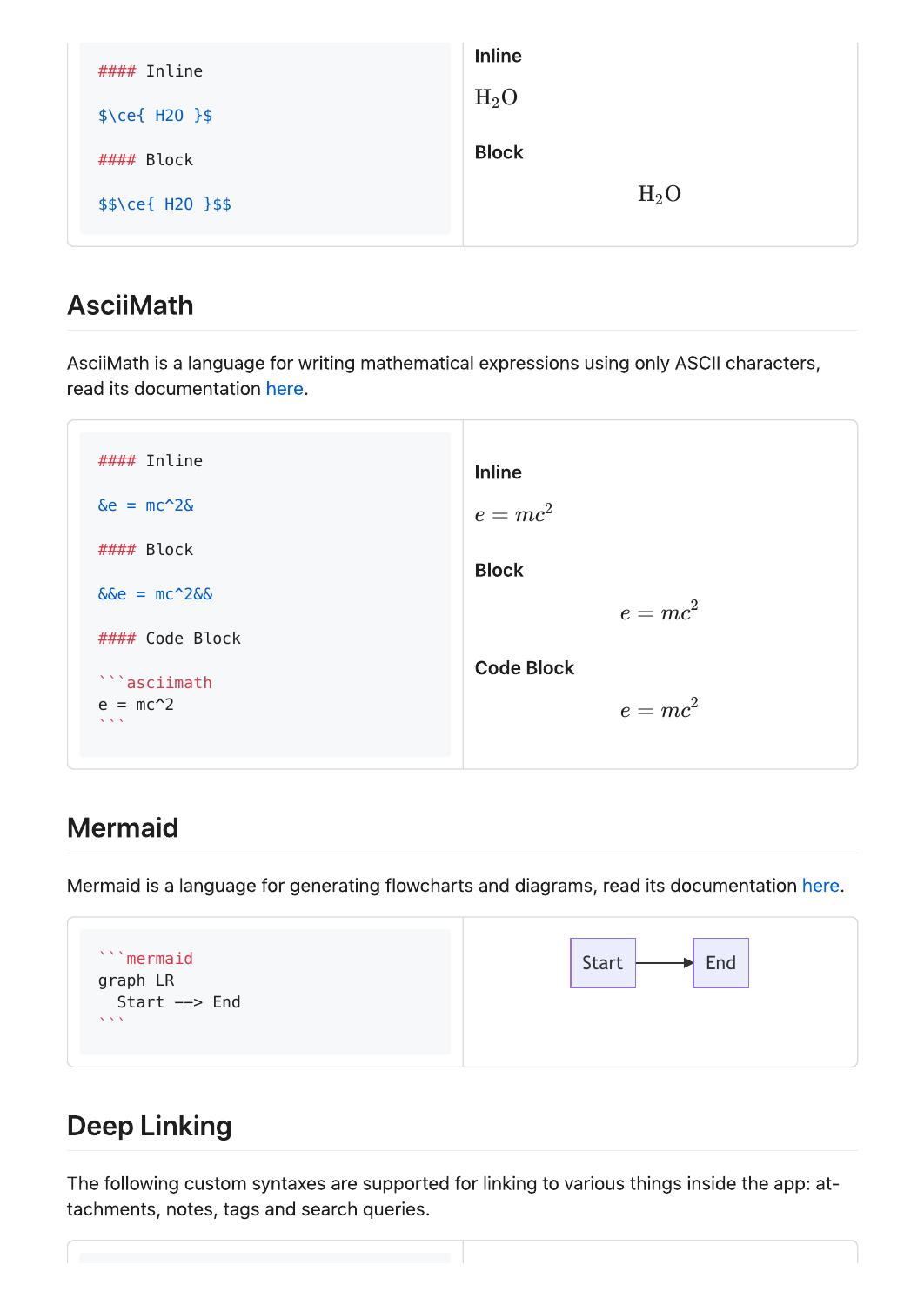

# **Escaping**

Special characters can be escaped with a backslash in order to have them parsed as regular characters instead, this is useful for resolving potential conflicts that may arise.

| https://x.com/_italic_                      | https://x.com/italic        |
|---------------------------------------------|-----------------------------|
| $https://x.com/\cscaping\}$                 | https://x.com/_escaping_    |
| <https: _alternative_="" x.com=""></https:> | https://x.com/_alternative_ |

# **<markdown>**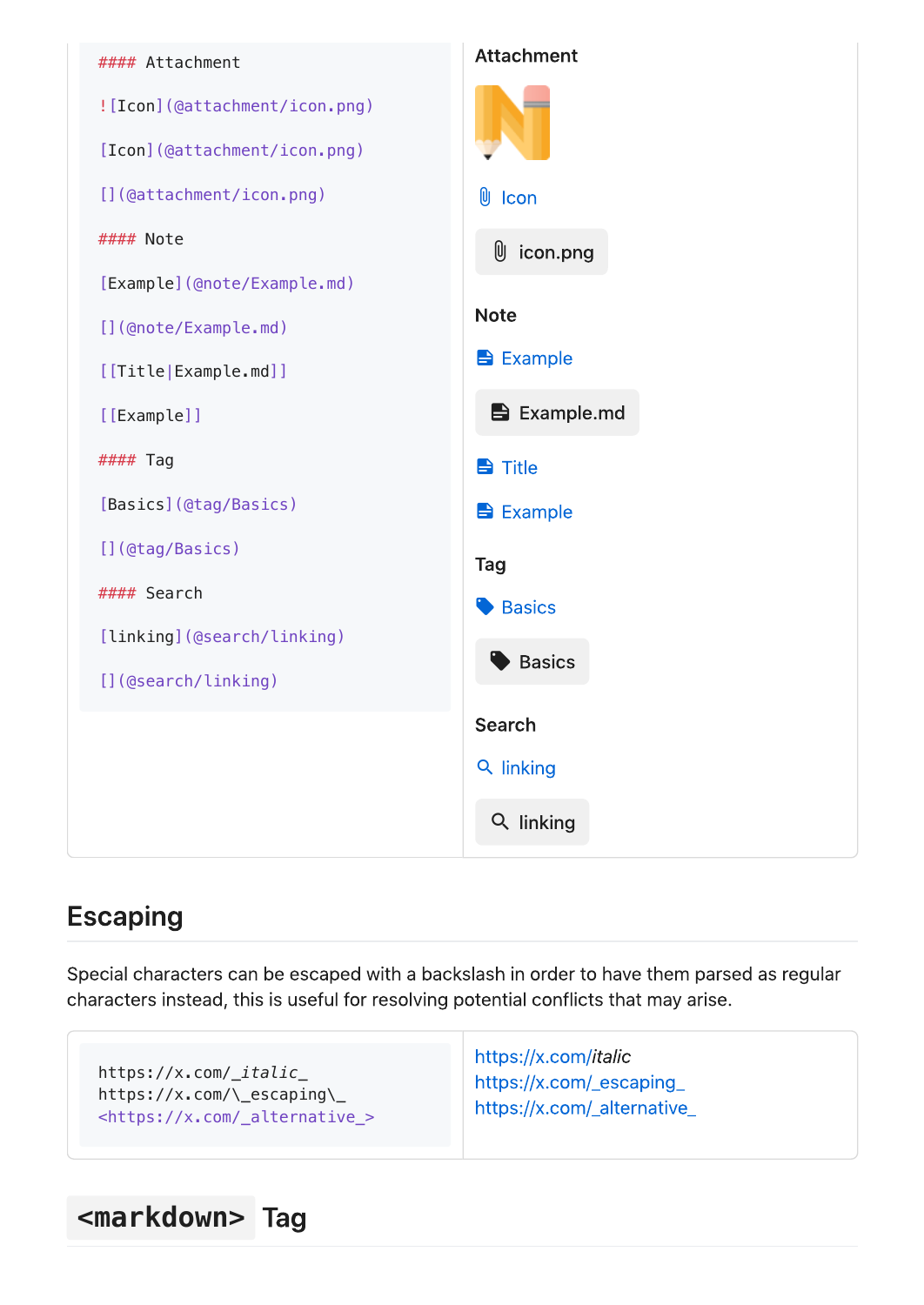A custom <markdown> HTML tag is supported. Anything written inside it will be rendered as Markdown. This is particularly useful when you have to write some wrapper HTML but you still want to write Markdown inside it.

| <details open=""></details>                                                                | $\vee$ Summary           |
|--------------------------------------------------------------------------------------------|--------------------------|
| <summary>Summary</summary><br><markdown><br/>- Embedded<br/>- Markdown<br/></markdown><br> | • Embedded<br>o Markdown |

### **HTML**

HTML can be written inside Markdown. The following are some useful HTML tags that you might want to know for which there's no Markdown-specific syntax.

```
\leq -- Comment -->
                                           Abbreviation
#### Abbreviation
                                           Mr.
<abbr title="Mister">Mr.</abbr>
                                           Center
#### Center
                                                             Center
                                                             Center
<center>Center</center>
<p align="center">Center</p>
                                           Description List
#### Description List
                                           Mr.
<dl>
                                             Mister
  <dt>Mr.</dt>
 <dd>Mister</dd>
                                           Details
\lt/dl#### Details
                                             \vee Summary...
<details open>
                                            Details...
    <summary>Summary...</summary>
    Details...
</details>
                                           Keyboard
#### Keyboard
                                           Ctrl + F5<kbd>Ctrl+F5</kbd>
                                           Mark
#### MarkText
```